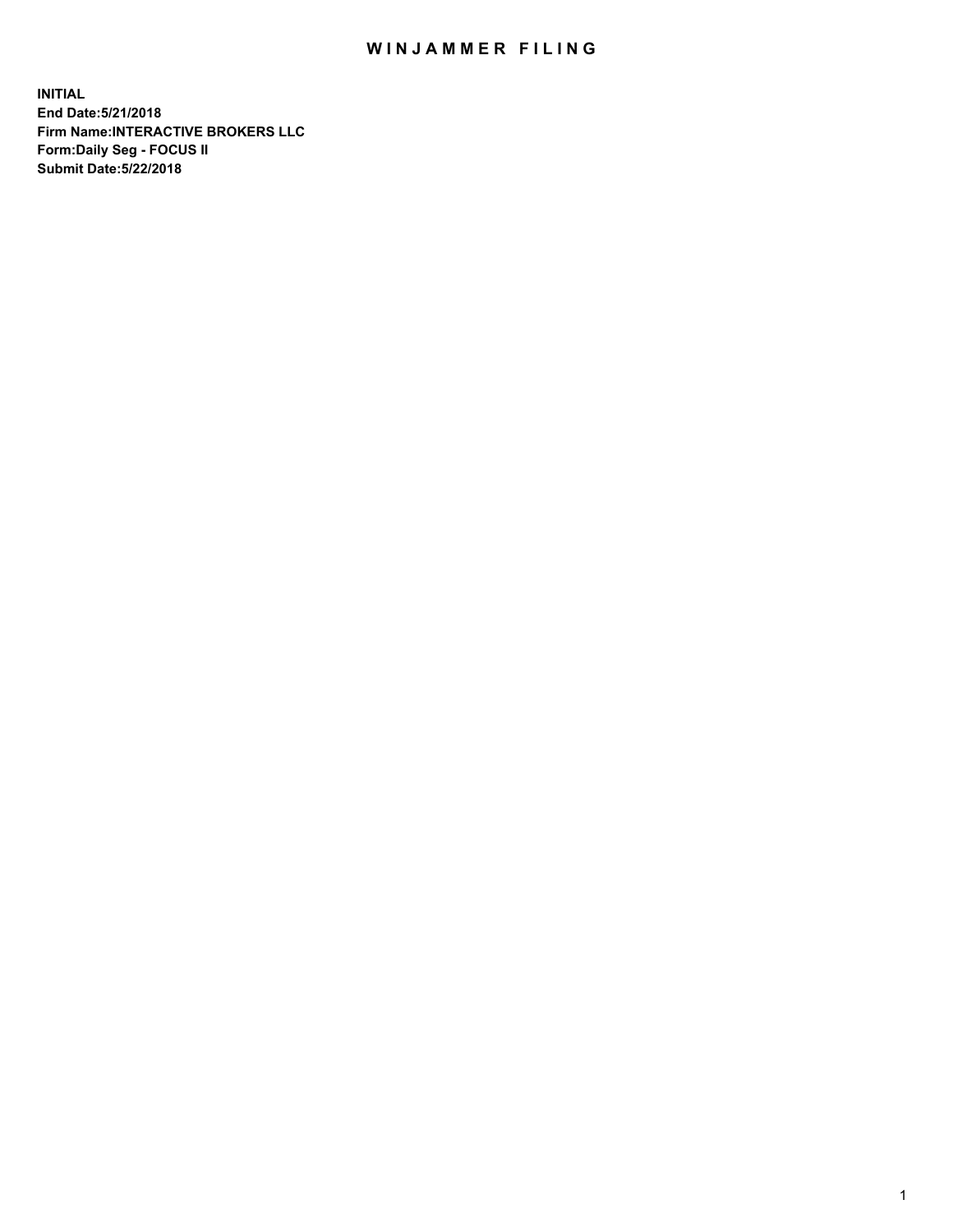## **INITIAL End Date:5/21/2018 Firm Name:INTERACTIVE BROKERS LLC Form:Daily Seg - FOCUS II Submit Date:5/22/2018 Daily Segregation - Cover Page**

| Name of Company<br><b>Contact Name</b><br><b>Contact Phone Number</b><br><b>Contact Email Address</b>                                                                                                                                                                                                                          | <b>INTERACTIVE BROKERS LLC</b><br>James Menicucci<br>203-618-8085<br>jmenicucci@interactivebrokers.c<br>om |
|--------------------------------------------------------------------------------------------------------------------------------------------------------------------------------------------------------------------------------------------------------------------------------------------------------------------------------|------------------------------------------------------------------------------------------------------------|
| FCM's Customer Segregated Funds Residual Interest Target (choose one):<br>a. Minimum dollar amount: ; or<br>b. Minimum percentage of customer segregated funds required:%; or<br>c. Dollar amount range between: and; or<br>d. Percentage range of customer segregated funds required between:% and%.                          | $\overline{\mathbf{0}}$<br>0<br>155,000,000 245,000,000<br>0 <sub>0</sub>                                  |
| FCM's Customer Secured Amount Funds Residual Interest Target (choose one):<br>a. Minimum dollar amount: ; or<br>b. Minimum percentage of customer secured funds required:%; or<br>c. Dollar amount range between: and; or<br>d. Percentage range of customer secured funds required between:% and%.                            | $\overline{\mathbf{0}}$<br>$\overline{\mathbf{0}}$<br>80,000,000 120,000,000<br>00                         |
| FCM's Cleared Swaps Customer Collateral Residual Interest Target (choose one):<br>a. Minimum dollar amount: ; or<br>b. Minimum percentage of cleared swaps customer collateral required:% ; or<br>c. Dollar amount range between: and; or<br>d. Percentage range of cleared swaps customer collateral required between:% and%. | $\overline{\mathbf{0}}$<br>$\overline{\mathbf{0}}$<br>0 <sub>0</sub><br><u>00</u>                          |

Attach supporting documents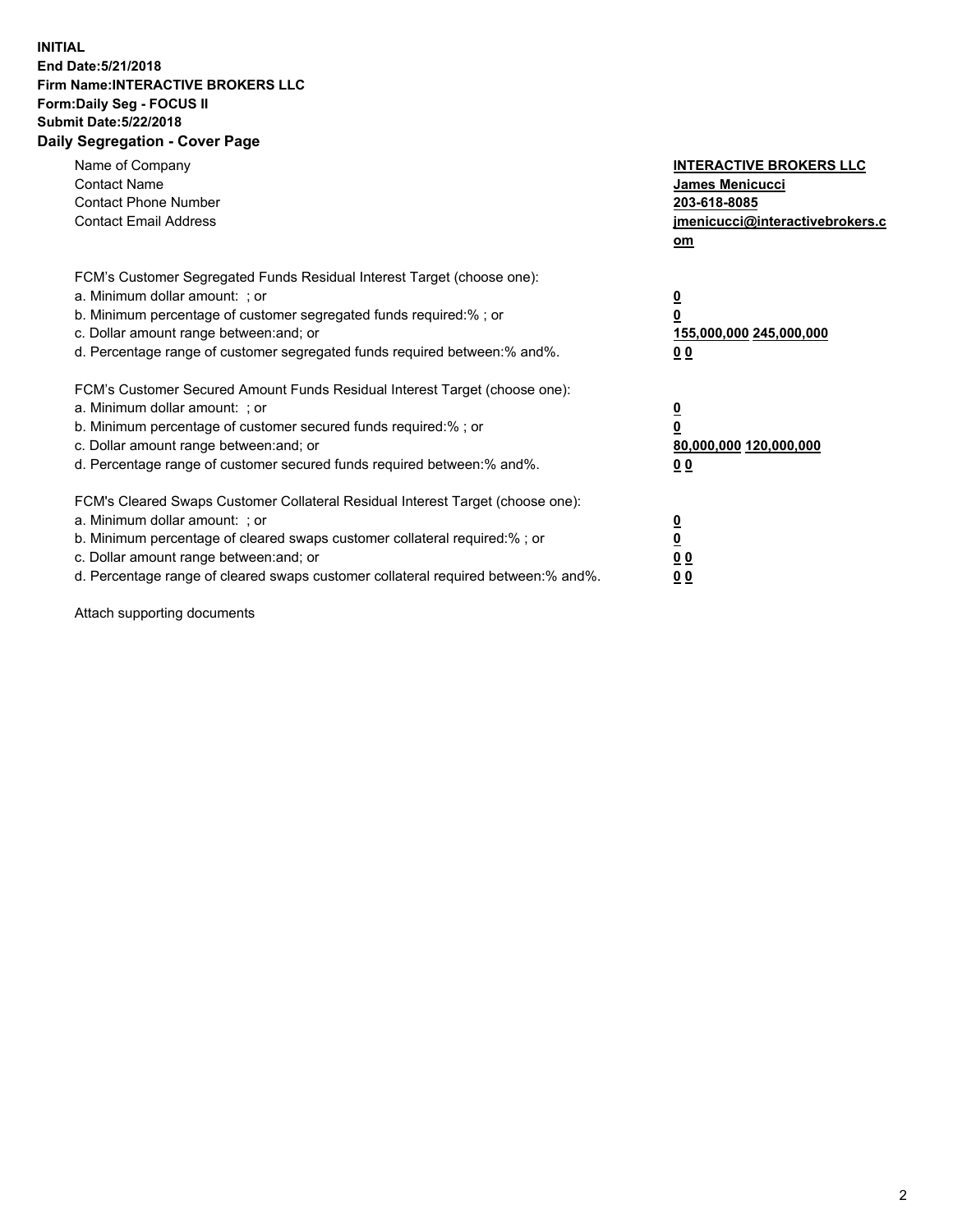## **INITIAL End Date:5/21/2018 Firm Name:INTERACTIVE BROKERS LLC Form:Daily Seg - FOCUS II Submit Date:5/22/2018 Daily Segregation - Secured Amounts**

|     | Daily Jegiegation - Jeculed Aniounts                                                        |                                   |
|-----|---------------------------------------------------------------------------------------------|-----------------------------------|
|     | Foreign Futures and Foreign Options Secured Amounts                                         |                                   |
|     | Amount required to be set aside pursuant to law, rule or regulation of a foreign            | $0$ [7305]                        |
|     | government or a rule of a self-regulatory organization authorized thereunder                |                                   |
| 1.  | Net ledger balance - Foreign Futures and Foreign Option Trading - All Customers             |                                   |
|     | A. Cash                                                                                     | 446,615,366 [7315]                |
|     | B. Securities (at market)                                                                   | $0$ [7317]                        |
| 2.  | Net unrealized profit (loss) in open futures contracts traded on a foreign board of trade   | 5,597,177 [7325]                  |
| 3.  | Exchange traded options                                                                     |                                   |
|     | a. Market value of open option contracts purchased on a foreign board of trade              | 241,875 [7335]                    |
|     | b. Market value of open contracts granted (sold) on a foreign board of trade                | 49,587 [7337]                     |
| 4.  | Net equity (deficit) (add lines 1.2. and 3.)                                                | 452,404,831 [7345]                |
| 5.  | Account liquidating to a deficit and account with a debit balances - gross amount           | 3,003 [7351]                      |
|     | Less: amount offset by customer owned securities                                            | 0 [7352] 3,003 [7354]             |
| 6.  | Amount required to be set aside as the secured amount - Net Liquidating Equity              | 452,407,834 [7355]                |
|     | Method (add lines 4 and 5)                                                                  |                                   |
| 7.  | Greater of amount required to be set aside pursuant to foreign jurisdiction (above) or line | 452,407,834 [7360]                |
|     | 6.                                                                                          |                                   |
|     | FUNDS DEPOSITED IN SEPARATE REGULATION 30.7 ACCOUNTS                                        |                                   |
| 1.  | Cash in banks                                                                               |                                   |
|     | A. Banks located in the United States                                                       | 88,195,486 [7500]                 |
|     | B. Other banks qualified under Regulation 30.7                                              | 0 [7520] 88,195,486 [7530]        |
| 2.  | Securities                                                                                  |                                   |
|     | A. In safekeeping with banks located in the United States                                   | 371,366,652 [7540]                |
|     | B. In safekeeping with other banks qualified under Regulation 30.7                          | 0 [7560] 371,366,652 [7570]       |
| 3.  | Equities with registered futures commission merchants                                       |                                   |
|     | A. Cash                                                                                     | $0$ [7580]                        |
|     | <b>B.</b> Securities                                                                        | $0$ [7590]                        |
|     | C. Unrealized gain (loss) on open futures contracts                                         | $0$ [7600]                        |
|     | D. Value of long option contracts                                                           | $0$ [7610]                        |
|     | E. Value of short option contracts                                                          | 0 [7615] 0 [7620]                 |
| 4.  | Amounts held by clearing organizations of foreign boards of trade                           |                                   |
|     | A. Cash                                                                                     | $0$ [7640]                        |
|     | <b>B.</b> Securities                                                                        | $0$ [7650]                        |
|     | C. Amount due to (from) clearing organization - daily variation                             | $0$ [7660]                        |
|     | D. Value of long option contracts                                                           | $0$ [7670]                        |
|     | E. Value of short option contracts                                                          | 0 [7675] 0 [7680]                 |
| 5.  | Amounts held by members of foreign boards of trade                                          |                                   |
|     | A. Cash                                                                                     | 119,591,575 [7700]                |
|     | <b>B.</b> Securities                                                                        | $0$ [7710]                        |
|     | C. Unrealized gain (loss) on open futures contracts                                         | -5,627,691 [7720]                 |
|     | D. Value of long option contracts                                                           | 241,875 [7730]                    |
|     | E. Value of short option contracts                                                          | -49,587 [7735] 114,156,172 [7740] |
| 6.  | Amounts with other depositories designated by a foreign board of trade                      | 0 [7760]                          |
| 7.  | Segregated funds on hand                                                                    | $0$ [7765]                        |
| 8.  | Total funds in separate section 30.7 accounts                                               | 573,718,310 [7770]                |
| 9.  | Excess (deficiency) Set Aside for Secured Amount (subtract line 7 Secured Statement         | 121,310,476 [7380]                |
|     | Page 1 from Line 8)                                                                         |                                   |
| 10. | Management Target Amount for Excess funds in separate section 30.7 accounts                 | 80,000,000 [7780]                 |
| 11. | Excess (deficiency) funds in separate 30.7 accounts over (under) Management Target          | 41,310,476 [7785]                 |
|     |                                                                                             |                                   |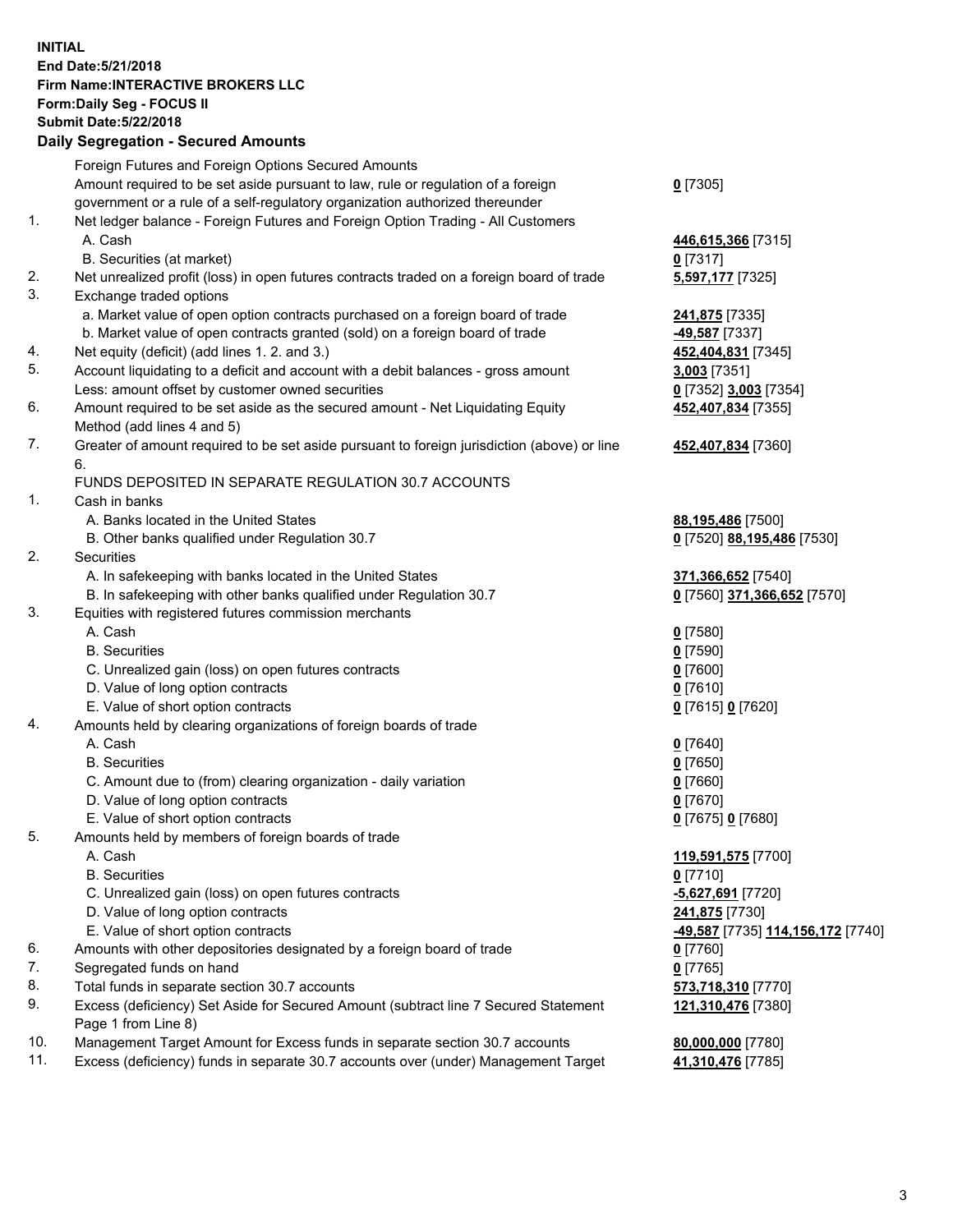**INITIAL End Date:5/21/2018 Firm Name:INTERACTIVE BROKERS LLC Form:Daily Seg - FOCUS II Submit Date:5/22/2018 Daily Segregation - Segregation Statement** SEGREGATION REQUIREMENTS(Section 4d(2) of the CEAct) 1. Net ledger balance A. Cash **4,079,550,453** [7010] B. Securities (at market) **0** [7020] 2. Net unrealized profit (loss) in open futures contracts traded on a contract market **46,898,412** [7030] 3. Exchange traded options A. Add market value of open option contracts purchased on a contract market **180,943,745** [7032] B. Deduct market value of open option contracts granted (sold) on a contract market **-181,195,977** [7033] 4. Net equity (deficit) (add lines 1, 2 and 3) **4,126,196,633** [7040] 5. Accounts liquidating to a deficit and accounts with debit balances - gross amount **155,665** [7045] Less: amount offset by customer securities **0** [7047] **155,665** [7050] 6. Amount required to be segregated (add lines 4 and 5) **4,126,352,298** [7060] FUNDS IN SEGREGATED ACCOUNTS 7. Deposited in segregated funds bank accounts A. Cash **711,481,617** [7070] B. Securities representing investments of customers' funds (at market) **2,492,525,380** [7080] C. Securities held for particular customers or option customers in lieu of cash (at market) **0** [7090] 8. Margins on deposit with derivatives clearing organizations of contract markets A. Cash **22,289,871** [7100] B. Securities representing investments of customers' funds (at market) **1,091,523,419** [7110] C. Securities held for particular customers or option customers in lieu of cash (at market) **0** [7120] 9. Net settlement from (to) derivatives clearing organizations of contract markets **7,839,520** [7130] 10. Exchange traded options A. Value of open long option contracts **181,296,720** [7132] B. Value of open short option contracts **-181,555,543** [7133] 11. Net equities with other FCMs A. Net liquidating equity **0** [7140] B. Securities representing investments of customers' funds (at market) **0** [7160] C. Securities held for particular customers or option customers in lieu of cash (at market) **0** [7170] 12. Segregated funds on hand **0** [7150] 13. Total amount in segregation (add lines 7 through 12) **4,325,400,984** [7180] 14. Excess (deficiency) funds in segregation (subtract line 6 from line 13) **199,048,686** [7190] 15. Management Target Amount for Excess funds in segregation **155,000,000** [7194] **44,048,686** [7198]

16. Excess (deficiency) funds in segregation over (under) Management Target Amount Excess